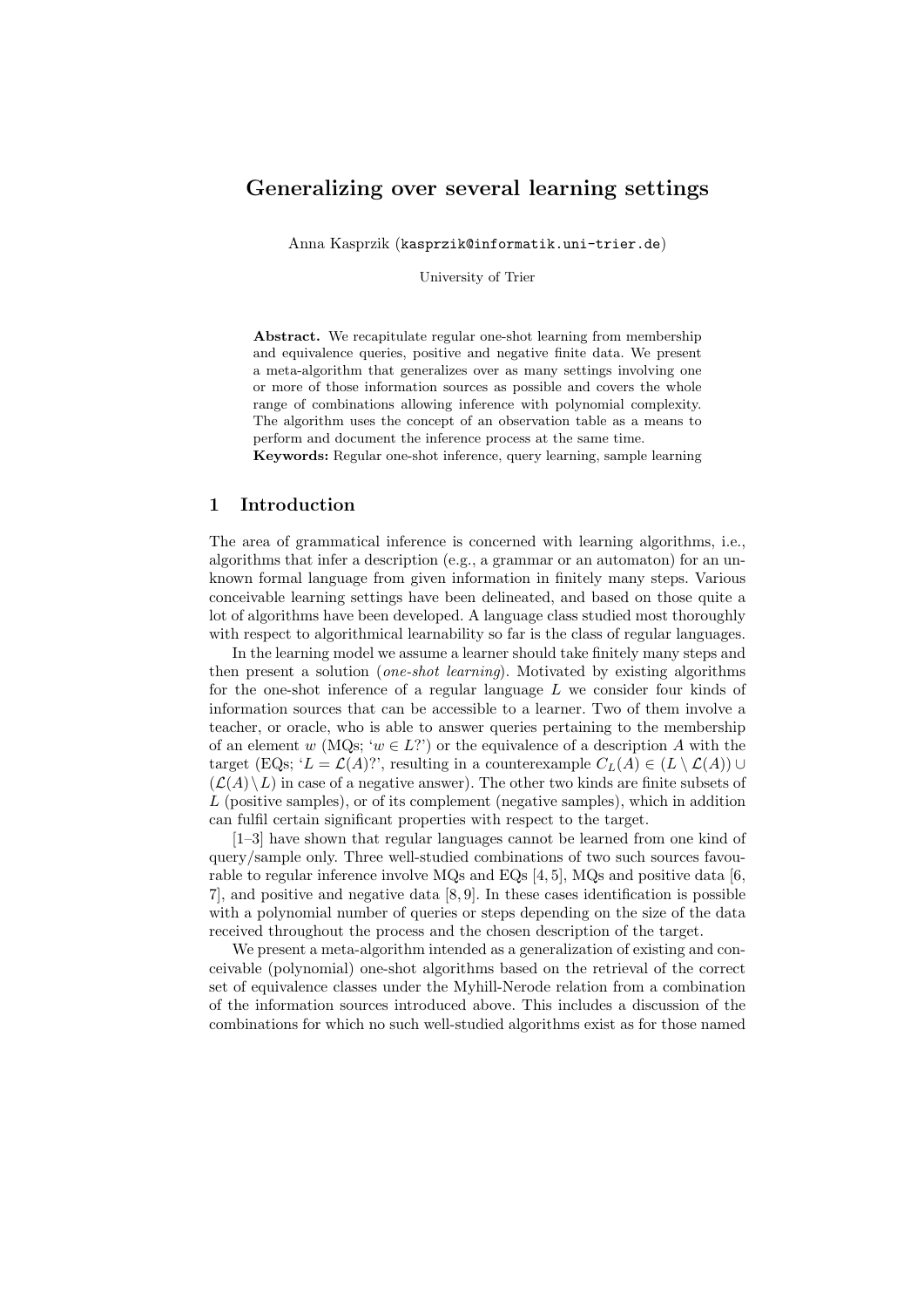in the previous paragraph. The meta-algorithm is based on the system of an observation table which is a useful and relatively abstract means to perform and document the inference process at the same time. We also give information on the (different kinds of) complexity of the algorithm for various input constellations.

# 2 Preliminaries

The type of learner we consider infers a minimal automaton for a regular string language L over some fixed alphabet  $\Sigma$  from given information, and solves this task principally by means of an observation table in which it keeps track of the obtained information it has processed so far. The rows of the table are labeled by elements from some set  $S$ , the columns by elements from some set  $E$ .

**Definition 1.** A triple  $T = \langle S, E, obs \rangle$  with  $S, E \subseteq \Sigma^*$  finite, non-empty is an observation table iff S is prefix-closed (uv  $\in S \Rightarrow u \in S$  for  $u, v \in \Sigma^*$ ) and  $obs: S \times E \longrightarrow \{0, 1, *\}$  is a function with

$$
obs(s, e) = \begin{cases} 1 & \text{if } se \in L \text{ is confirmed,} \\ 0 & \text{if } se \notin L \text{ is confirmed,} \\ * & \text{if unknown.} \end{cases}
$$

For  $T = \langle S, E, obs \rangle$  and  $s \in S$ , the row of s is row(s) := { $(e, obs(s, e))|e \in E$ }, and  $row(S) := \{row(s) | s \in S \}$ . A table/row not containing any '\*'s is complete.

**Definition 2.** Two elements  $r, s \in S$  are obviously different *(OD; denoted by*  $r \leq s$ ) iff  $\exists e \in E$  such that  $obs(r, e) \neq obs(s, e)$  for  $obs(r, e)$ ,  $obs(s, e) \in \{0, 1\}.$ 

S is partitioned into RED and BLUE (according to criteria proper to each learner) where BLUE  $\supset$  {sa  $\in$  S\RED|s  $\in$  RED,  $a \in \Sigma$ }, i.e., BLUE must contain those onesymbol extensions of RED elements that are not in RED themselves. Elements are moved successively from BLUE to RED and BLUE is filled up with all the available one-symbol extensions of a moved element from a third "supply" set white.

**Definition 3.** T is closed iff  $\neg \exists s \in B \cup E : \forall r \in R \cup E : r \iff s$ . T is weakly consistent iff  $\forall s_1, s_2 \in \text{RED}, s_1a, s_2a \in S, a \in \Sigma : s_1a \iff s_2a \Rightarrow s_1 \iff s_2$ .

We add 'weakly' because the ∗-symbol may mask differences that are not obvious yet. Definition 4 rules out the cases in which hidden differences might prove fatal:

**Definition 4.**  $T$  is strongly consistent iff it is weakly consistent and, for all  $s \in S$  and all  $r \in \text{RED}$ : If  $\neg(s \leq r)$  then row(s) and row(r) must be complete.

**Definition 5.** A finite-state automaton is a tuple  $A = \langle \Sigma, Q, q_0, \delta, F \rangle$  with finite input alphabet  $\Sigma$ , finite non-empty state set  $Q$ , start state  $q_0 \in Q$ , set of final states  $F \subseteq Q$ , and transition relation  $\delta \subseteq (Q \times \Sigma) \times Q$ , the elements of which we write as mappings  $(q_1, a) \mapsto q_2$ . If  $\delta$  is a function the automaton is deterministic (a DFA; we use the function notation). If  $\delta$  maps a state to every pair in  $Q \times \Sigma$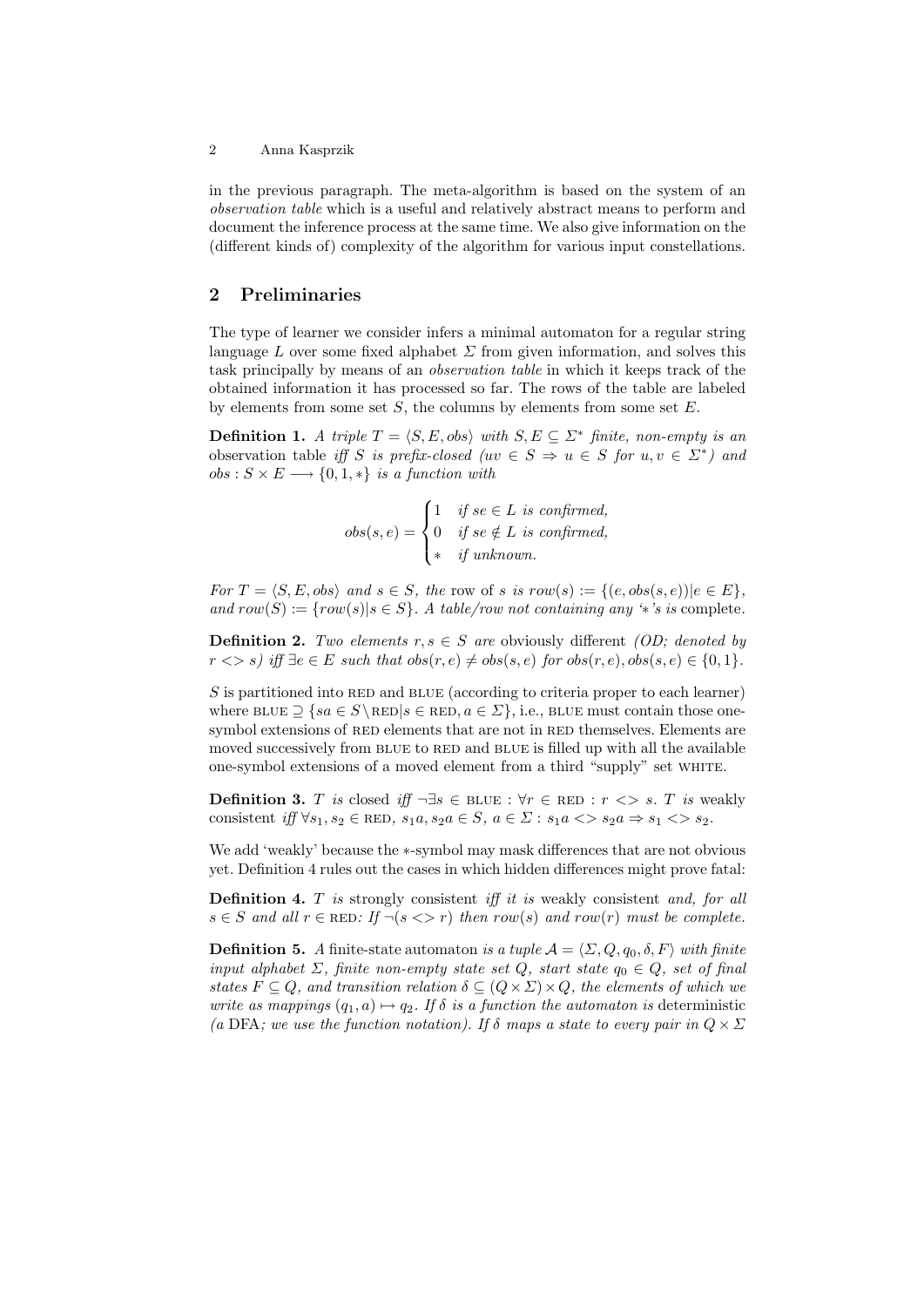the automaton is total. The transition relation can be extended to  $\delta \subseteq (Q \times \Sigma^*) \times$  $Q \text{ with } \{(q, \varepsilon) \mapsto q\} \subseteq \delta \text{ and } \delta \cap \{(q_1, \varepsilon) \mapsto q_2 | q_1 \neq q_2\} = \emptyset \text{ and } (q_1, aw) \mapsto q_2 \in \delta$ for  $a \in \Sigma$ ,  $w \in \Sigma^*$  iff  $(q_1, a) \mapsto q_3 \in \delta$  and  $(q_3, w) \mapsto q_2 \in \delta$  for some  $q_3$ . The set accepted by A is  $\mathcal{L}(\mathcal{A}) = \{s \in \Sigma^* | \exists q \in F : (q_0, s) \mapsto q \in \delta\}$  (a regular language). For DFA,  $\mathcal{A}(w) = 1$  stands short for  $\exists q \in F : (q_0, w) \mapsto q \in \delta$ ,  $\mathcal{A}(w) = 0$  for  $\exists q \in Q \setminus F : (q_0, w) \mapsto q \in \delta$ , and  $\mathcal{A}(w) = *$  for  $\neg \exists q \in Q : (q_0, w) \mapsto q \in \delta$ .

The equivalence relation  $\equiv_L$  for a language L is defined by:  $r \equiv_L s$  iff  $re \in$  $L \Leftrightarrow se \in L$  for all  $r, s, e \in \Sigma^*$ . The *index* of L is  $I_L := |\{[s_0]_L | s_0 \in \Sigma^* \}|$  where  $[s_0]_L$  denotes the equivalence class containing  $s_0$ . The Myhill-Nerode theorem (see for example [10]) states that  $I_L$  is finite iff  $L$  is recognized by a finitestate automaton, i.e., is regular. A total DFA  $A_L$  with  $I_L$  states and each state recognizing a different equivalence class under  $\equiv_L$  is unique up to isomorphism and minimal with respect to the number of states.

From a table  $T = \langle S, E, obs \rangle$  with  $\varepsilon \in E$  we derive an automaton  $\mathcal{A}_T =$  $\langle \Sigma, Q_T, q_T, F_T, \delta_T \rangle$  with  $Q_T = row(\text{RED}), q_T = row(\varepsilon), F_T = \{row(s) | s \in \text{RED},$  $obs(s, \varepsilon) = 1$ , and  $\delta_T = \{ (row(s), a) \mapsto q | \neg (q \ll r \text{ } row(sa)), s \in \text{RED}, a \in \Sigma, \}$  $sa \in S$ . If T is strongly consistent  $\mathcal{A}_T$  is deterministic. The DFA for a language L derived from a closed and strongly consistent table has at most  $I_L$  states (see [4], Theorem 1). If this DFA is total it is isomorphic to  $\mathcal{A}_L$ , otherwise it may lack the "failure state" for all strings that are not a prefix in  $L$  (if they exist).

All learning algorithms mentioned in this paper can be conceived to start out with a provisional set of equivalence classes and then try and converge to the partition induced by  $\equiv_L$  by splitting up or merging these classes, according to the obtained information. In a table  $T = \langle S, E, obs \rangle$  the set S contains strings whose rows are candidates for *states* in the minimal DFA for  $L$ , and  $E$  contains experiments – or 'contexts', as we will say – proving that two strings in  $S$  do belong to distinct equivalence classes and should represent two different states.

Another concept we will need is the prefix automaton for some set of strings. Let  $Pref(X) := \{u \in \Sigma^* | \exists w \in X, v \in \Sigma^* : uv = w\}$ , and  $Suff(X) := \{u \in \Sigma^* |$  $\exists w \in X, v \in \Sigma^* : vu = w\}$  for  $X \subseteq \Sigma^*$ . We write  $u \preceq w$  if u is a prefix of w.

**Definition 6.** The prefix automaton for  $X \subseteq \Sigma^*$  is a (generally non-total) DFA  $PA(X) := \langle \Sigma, Q, q_0, F, \delta \rangle$  with  $Q = {\{\{x\}|x \in Pref(X)\}, q_0 = {\{\varepsilon\}}, F = {\{\{x\}|x \in F\}}$  $X\}$  and  $(q_1, a) \mapsto q_2 \in \delta$  for  $a \in \Sigma$  iff there are  $x \in q_1, y \in q_2$  such that  $y = xa$ . By  $q_w$  we denote a state containing  $w \in \Sigma^*$  as an element in its label.

The states of  $PA(X)$  are labeled by singleton sets of strings. GENMODEL unites some of these sets during the process, according to the information processed so far, so that at each step each state is labeled by the set of all strings ending in it the learner has already found.

Finally, we will have to classify language samples that are given to the learner:

**Definition 7.** A finite set  $X \subseteq L$  is representative for a language L with minimal DFA  $\mathcal{A} = \langle \Sigma, Q, q_0, F, \delta \rangle$  iff for each transition  $(q_1, a) \mapsto q_2 \in \delta$  with  $q_1, q_2 \in Q$  and  $a \in \Sigma$  there are  $w \in X$  and  $u, v \in \Sigma^*$  such that  $w = uav$  and  $(q_0, u) \mapsto q_1 \in \delta$ , and for all  $q \in F$  there is  $w \in X$  such that  $(q_0, w) \mapsto q \in \delta$ .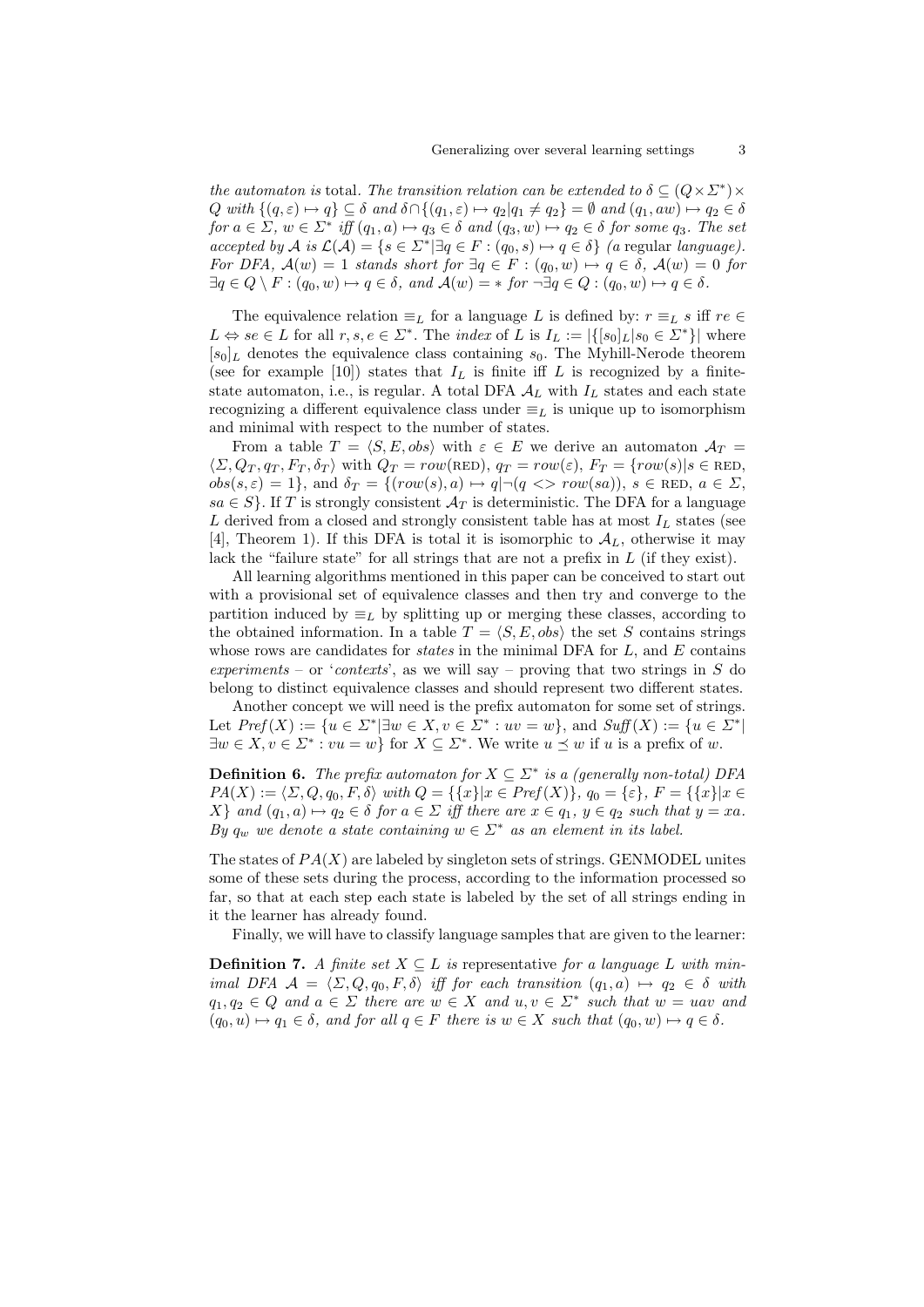**Definition 8.** A finite set  $X \subseteq \Sigma^* \setminus L$  is separative for a language L with minimal DFA  $\mathcal{A} = \langle \Sigma, Q, q_0, F, \delta \rangle$  if for all  $q_1 \neq q_2 \in Q$  there are  $w \in X$  and  $u, v \in \Sigma^*$  with  $w = uv$  such that  $\delta(q_L, u) = q_1 \vee \delta(q_L, u) = q_2$  and  $(q_a \in F \wedge q_b \in$  $(Q \setminus F)) \vee (q_b \in F \wedge q_a \in (Q \setminus F))$  for  $(q_1, v) \mapsto q_a, (q_2, v) \mapsto q_b \in \delta$ .

Intuitively,  $X$  is representative for  $L$  if to parse the elements of  $X$  every transition of A has to be used at least once, and for every final state there is  $w \in X$  ending in it. Note that as  $X \subseteq L$  in this case A cannot be required to be total. Intuitively, X is separative for L if for any two distinct states of  $A$  there is some string  $w \in X$  with a prefix leading up to one of them and a suffix proving that these states should represent different equivalence classes under  $\equiv_L$  because  $w \notin L$ .

# 3 The algorithm GENMODEL

The input of our meta-algorithm consists of a tuple  $IP = \langle EQ, MO, X_+, X_-\rangle$ with two Boolean values indicating if there is a teacher answering EQs and/or  $MQs$ , a positive, and a negative finite sample of L. We assume that the components of IP are visible as global variables throughout all procedures, as well as all other variables that are not explicitly passed on. Let  $T = \langle \text{RED} \cup \text{BLE}, E, obs \rangle$ and  $O = \langle \Sigma, Q_O, q_O, F_O, \delta_O \rangle$  always be defined by the current values of their respective components, with  $obs(s, e) := *$  if the value has not been set explicitly. We also give the *smallest* alphabet  $\Sigma$  with  $L \subseteq \Sigma^*$  for the target language L.

We will now present GENMODEL step by step. The main body is simple: Input: A 4-tuple  $IP = \langle EQ, MQ, X_+, X_-\rangle$ , an alphabet  $\Sigma$ . Output: A DFA.

```
1 INIT;
2 while WHITE \neq \emptyset3 if T is not closed CLOSURE
4 else NEXTDIST
5 return A_T.
```
The table  $T$  is initialized. Then, while there is still information left to process ('WHITE  $\neq \emptyset$ ') we check for closedness and if T is closed we check if we can still find states in our current hypothesis automaton that should be split up.

procedure INIT

| 6  | $P := \texttt{POOL}:$                      |
|----|--------------------------------------------|
| 7  | $O :=$ MQORACLE;                           |
| 8  | $RED := {\varepsilon};$                    |
| 9  | BLUE := $P \cap \Sigma$ ;                  |
| 10 | $E = {\varepsilon};$                       |
| 11 | WHITE := $P \setminus ($ RED $\cup$ BLUE); |
| 12 | UPDATE.                                    |
|    |                                            |

INIT initializes the membership oracle O (procedure MQORACLE), and T. It resorts to the procedure POOL to obtain the set of all strings we want to consider as candidates under the given input at present. RED is the set of already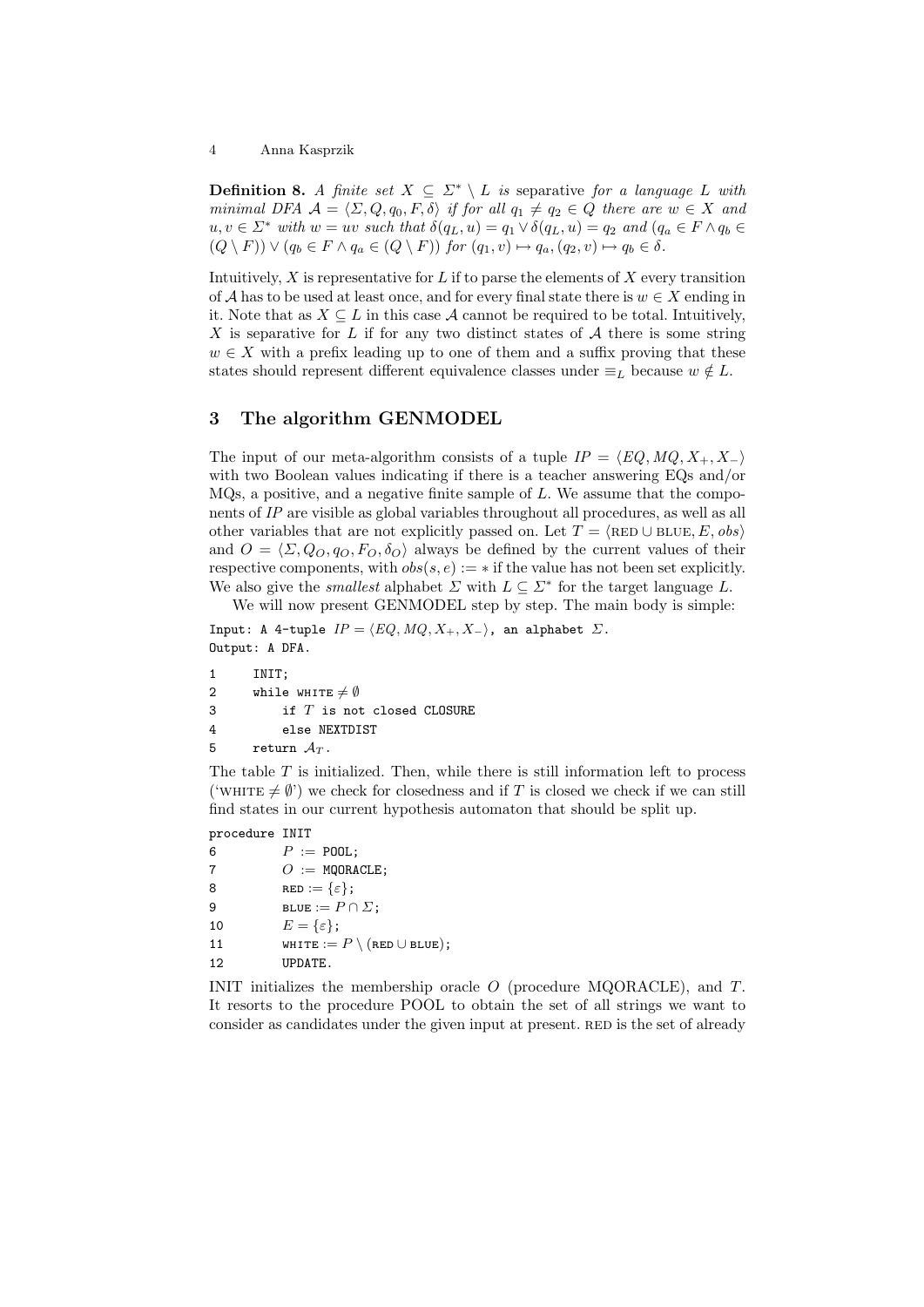processed candidates that were fixed to represent a state in the final automaton, and is initialized with a single element  $\varepsilon$  (the start state), whereas BLUE contains candidates representing states to which there exists a transition from one of the states in RED. WHITE is the set of the remaining candidates from which BLUE will be filled up. The cells of the initial table are filled by the procedure UPDATE.

| procedure POOL |                                                                                                                                                |
|----------------|------------------------------------------------------------------------------------------------------------------------------------------------|
| 13             | if $IP = \langle 0, 1, \emptyset, X_{-} \rangle \wedge X_{-} \neq \emptyset \ X_{+} := \{ w \in \Sigma^{*}    w  = [1 + \sqrt{2n_{-} + 1}] \}$ |
| 14             | if $X_+ \neq \emptyset \land \exists v \in X_+ :  v  \geq 2$ return $Pref(X_+)$                                                                |
| 15             | else return $\Sigma^{\leq 2}$ .                                                                                                                |

POOL builds a suitable set of candidates using all information available at the moment. Note that if a sample is non-empty we depend on  $X_+$  being representative and X<sub>-</sub> separative for L. Therefore, if  $X_+ \neq \emptyset$  with sufficiently long strings such that white will not be empty POOL returns  $Pref(X_+)$  (line 14), otherwise the pool is initialized with the set of all strings up to length 2 (line 15). Also note that if we use  $X_+$  the output automaton will not contain a failure state. Line 13: If  $X_-\neq \emptyset$  and we have MQs to exploit it we can build a representative sample from the information included in  $X_-\$ about the number of states in  $\mathcal{A}_L$ : Let  $n_$  be the length of all elements of  $X_$  added up, which is also the maximal cardinality of  $Suff(X_$ ). In the worst case, every suffix in  $X_$  distinguishes a different pair of states, of which there are  $(I_L^2 - I_L)/2$ . From the resulting inequation  $n_- \leq (I_L^2 - I_L)/2$  we compute an upper bound for  $I_L$  and take the set of all members of L up to that length as a representative sample  $X_+$  since the longest shortest representative of a state in  $A_L$  is at most of length  $I_L$ . Observe that unfortunately in this case  $|X_+|$  can be exponential with respect to  $|X_-|$ .

```
procedure MQORACLE
```
16 if  $MQ = 1$  return  $\mathcal{O}_L$  else return  $PA(X_+)$ .

MQORACLE returns the best membership oracle the learner can hope for at the time. For  $MQ = 1$  this is trivial: We assume a total DFA  $\mathcal{O}_L$  recognizing L. Else the oracle is initialized by the prefix automaton recognizing  $X_{+}$  (which for  $X_+ = \emptyset$  is the all-rejecting automaton  $\mathcal{A}_{\emptyset} = \langle \Sigma, {\{\varepsilon\}}, {\{\varepsilon\}}, \emptyset, \emptyset \rangle$ . This imperfect oracle is developed during the process every time the learner gains a new insight.

procedure CLOSURE

| 17 | while $T$ is not closed                                                                             |
|----|-----------------------------------------------------------------------------------------------------|
| 18 | find $s \in$ BLUE such that $\forall s_0 \in$ RED : $s \ll > s_0$ ;                                 |
| 19 | $RED := RED \cup \{s\};$                                                                            |
| 20 | BLUE := $(BLUE \setminus \{s\}) \cup \{s_1 \in \texttt{WHITE}   \exists a \in \Sigma : s_1 = sa\};$ |
| 21 | UPDATE.                                                                                             |
|    |                                                                                                     |

CLOSURE is straightforward, it successively finds all elements preventing the closedness of  $T$ , moves them to RED, and calls UPDATE to fill up the table. Note that since GENMODEL is the only procedure moving elements to RED and since it only moves them if they are OD from every element in RED, the elements of RED are all pairwise OD as well, and every equivalence class of the target  $L$  does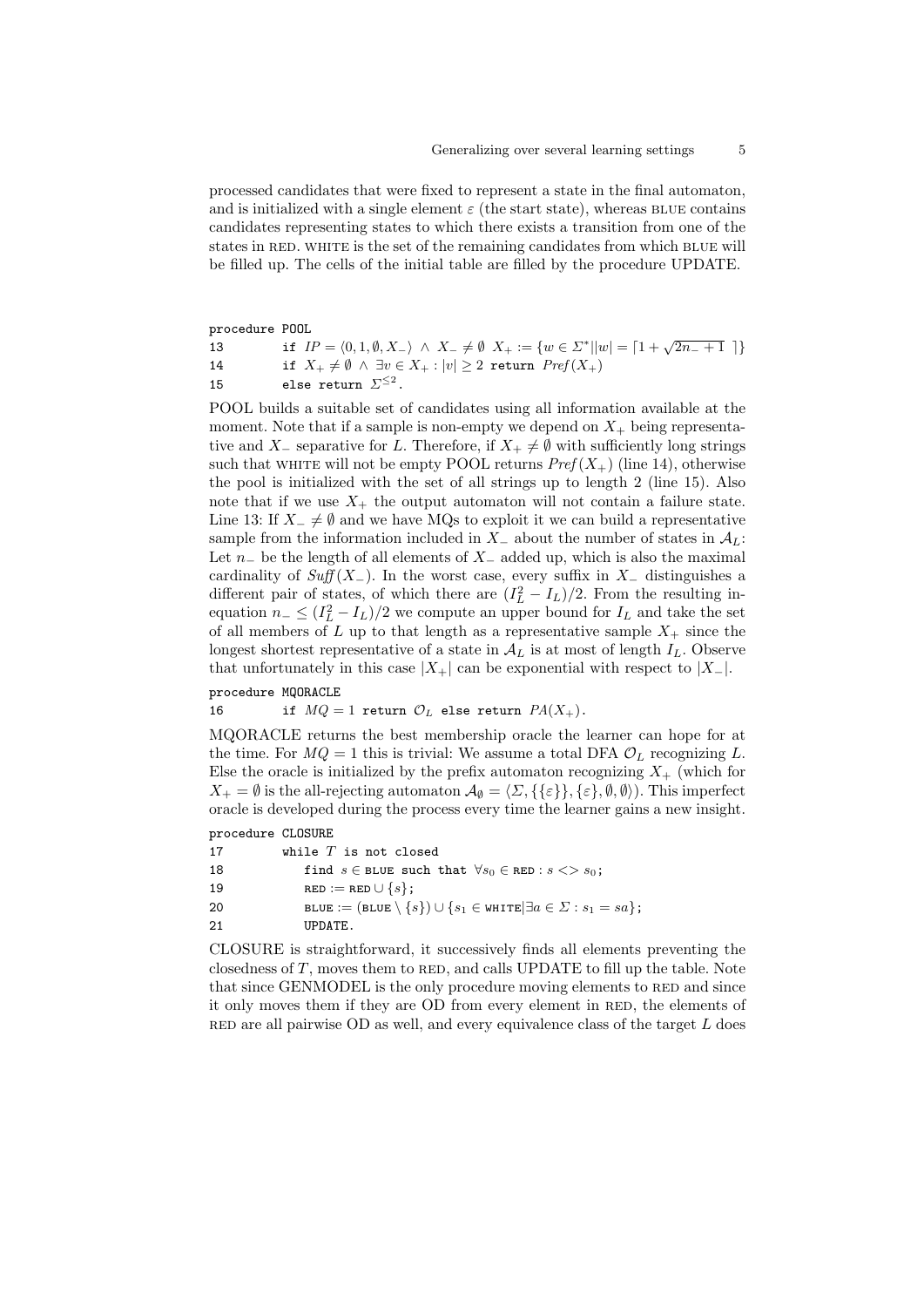not have more than a single(!) official representative in the output.

| procedure NEXTDIST |  |
|--------------------|--|
|--------------------|--|

| 22 | $s_x :=$ FINDNEXT;                                                     |
|----|------------------------------------------------------------------------|
| 23 | if $s_x \neq \langle \varepsilon, \varepsilon \rangle$ MAKEOD( $s_x$ ) |
| 24 | else if $X_+ = \emptyset \wedge X_- = \emptyset$ white $:= \emptyset$  |
| 25 | else BLUE := BLUE $\cup$ WHITE;                                        |
| 26 | UPDATE.                                                                |

NEXTDIST relies on T being closed and calls FINDNEXT to look for another candidate that should be fixed as a distinct state of the solution. Then T is modified by MAKEOD such that the next call of CLOSURE will move this element to RED. If no such candidate is to be found FINDNEXT returns a pair  $\langle \varepsilon, \varepsilon \rangle$  (and can thus be seen as a test for the termination criterion). In that case WHITE is emptied for the cases in which we use information from queries only, for all other cases the remaining candidates are moved to BLUE in order not to lose the information contained in the pool, and  $T$  is updated once more.

#### procedure FINDNEXT

| if $MQ = 1 \wedge (EQ = 1 \vee X_+ \neq \emptyset)$                                                                               |
|-----------------------------------------------------------------------------------------------------------------------------------|
| if $EQ = 1 \wedge EQ(\mathcal{A}_T) = \text{'no'} c := C_L(\mathcal{A}_T)$                                                        |
| else if $X_+ \neq \emptyset \land \exists s_0 \in \texttt{blue} \cup \texttt{whITE}$ and $e_0 \in E \cup \textit{Suff}(X_+)$ such |
| that $A_T(s_0e_0) \neq O(s_0e_0) \land (A_T(s_0e_0) = \ast \Rightarrow O(s_0e_0) = 1)$                                            |
| (choose $s_0$ with minimal length) $c := s_0 e_0$                                                                                 |
| return MINIMIZE $(c)$                                                                                                             |
| else if $MQ = 0$ MERGENEXT;                                                                                                       |
| if $\exists s \in$ BLUE : $\forall b \in$ BLUE : $ q_b  = 1 \Rightarrow s \preceq b \ (q_b \in Q_O)$                              |
| return $\langle s, \varepsilon \rangle$                                                                                           |
| return $\langle \varepsilon, \varepsilon \rangle$ .                                                                               |
| procedure $MINIMIZE(c)$                                                                                                           |
| find $s \in$ BLUE, $a \in \Sigma$ , $e \in \Sigma^*$ such that $c = sae$ ;                                                        |
| if $\exists s' \in \texttt{RED} : \neg(s' \iff s) \land (O(c) = 1 \Leftrightarrow O(s'ae) = 1) \land s'a \in \texttt{BLE}$        |
| return MINIMIZE $(s'ae)$                                                                                                          |
| else return $\langle s, ae \rangle$ .                                                                                             |
|                                                                                                                                   |

Various parts of FINDNEXT are inspired by the algorithms in  $[4,5]$   $(L^*;$  MQs & EQs), [7] (MQs & positive data), and [9] (RPNI; positive & negative data). If  $MO = 1$  we can exploit a counterexample c. If  $EO = 1$  then c can be obtained from the teacher (line 28). Else if  $X_+ \neq \emptyset$  the learner tries to build c from an extension  $T_{ext} = \langle S \cup \text{WHTE}, E \cup \text{Suff}(X_+), obs_{ext} \rangle$  of T. We can show that this always succeeds if  $X_+$  is representative because  $S \cup$  white contains strings that are either OD from all RED elements or make  $T_{ext}$  inconsistent (see App. A.1). We choose a shortest prefix  $s_0$  for c to reduce the number of MQs in MINIMIZE. At least one prefix of c must be an undetected distinct state of the solution, but as this prefix might not be in BLUE MINIMIZE is called to replace the unique<sup>1</sup> prefix of  $c$  in BLUE by a RED string with the same row such that the result is a

<sup>&</sup>lt;sup>1</sup> There is at least one prefix of c in RED ( $\varepsilon$ ) and the one-symbol extension of the longest one is in BLUE as in the present cases either BLUE =  $RED \cdot \Sigma$ , or c is constructed with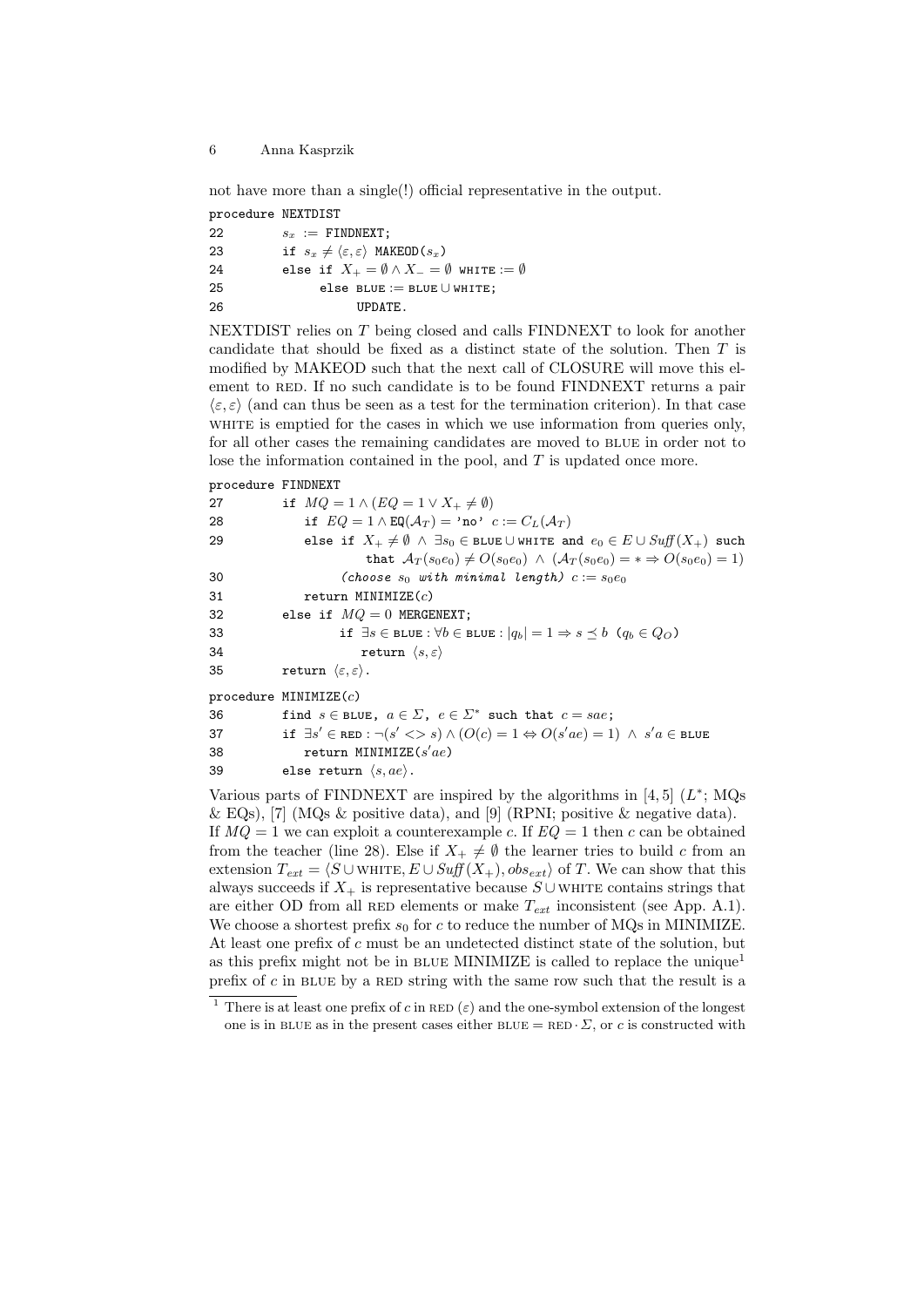counterexample as well. This is repeated as often as possible, eventually yielding a string  $s'e'$  with  $s' \in B$  LUE and  $e'$  distinguishes s' from all elements in RED. For  $MQ = 0$  we continue the improvement of O by merging states unless there is information preventing it. MERGENEXT (called in line 40, given below) retrieves all strings representing states that can be but have not yet been merged with some other state in  $O$  and do not have a prefix not fulfilling this property in blue. These strings are found by the cardinality of the state labels containing them (labels of states resulting from a merge contain more than one string). The mergeability of two states is tested via COMPATIBLE which checks if a given automaton (here: O with the two states merged) correctly rejects all elements of X<sub>-</sub>. When such a string  $b \in B$ LUE is found the corresponding state  $q_b$  is merged with an arbitrary other state of  $O$  it can be merged with. The merge is done by RECMERGE which calls MERGE and then recursively "repairs" the possible non-determinism introduced by that merge. BLUE is filled up with the successors of  $b$ , and WHITE is updated by UPDATE. Note that  $b$  stays in BLUE. After the call of MERGENEXT either all strings in blue correspond to states resulting from a merge or there is a (smallest) string representing a non-mergeable state. This string should be a distinct state of the solution as well and is returned along with the arbitrary string  $\varepsilon$  in order to meet the requirements of the interface but for  $MQ = 0$  this second string will not be used (see below). Also note that the tests in line 33 and 40 will always fail for  $X_+ = \emptyset$  since  $O = \mathcal{A}_{\emptyset}$  and BLUE =  $\emptyset$ . In all cases that were not covered by the distinctions in lines 27–34 we have to state that we cannot reliably find another candidate to move and return  $\langle \varepsilon, \varepsilon \rangle$ . procedure MERGENEXT

| 40 | while $\exists b \in \texttt{BLUE} :  q_b  = 1$ $(q_b \in Q_O) \land \neg \exists s \in \texttt{BLUE} : [s \preceq b \land \neg \exists t \in \texttt{RED}$ |
|----|-------------------------------------------------------------------------------------------------------------------------------------------------------------|
|    | such that COMPATIBLE(RECMERGE( $q_t, q_s, O$ )) $(q_t, q_s \in Q_O)$ ]                                                                                      |
| 41 | find $r \in \texttt{RED}$ such that COMPATIBLE (RECMERGE $(q_r, q_b, O)$ );                                                                                 |
| 42 | $O := RECHERGE(q_r, q_b, O);$                                                                                                                               |
| 43 | BLUE := BLUE $\cup \{w \in \texttt{WHITE}   \exists a \in \Sigma : w = ba\};$                                                                               |
| 44 | UPDATE.                                                                                                                                                     |
|    | procedure COMPATIBLE $(A)$                                                                                                                                  |
| 45 | if $A(w) = 1$ for some $w \in X$ return false else return true.                                                                                             |
|    | procedure RECMERGE( $q_1, q_2, A$ ) [ $q_1, q_2 \in Q_A$ ]                                                                                                  |
| 46 | $A := \text{MERGE}(q_1, q_2, A);$                                                                                                                           |
| 47 | for $a \in \Sigma$ do                                                                                                                                       |
| 48 | if $ D = \{q \in Q_A   ((q_1 \cup q_2), a) \mapsto q \in \delta_A \}  > 1$ find $q_a \neq q_b \in D$ ;                                                      |
| 49 | $A := RECHERGE(q_a, q_b, A)$                                                                                                                                |
| 50 | return $A$ .                                                                                                                                                |
|    |                                                                                                                                                             |

procedure MERGE( $q_1, q_2, A$ ) [ $q_1, q_2 \in Q_A$ ]

51  $q_x := q_1 \cup q_2;$ 

52  $Q_A := (Q_A \setminus \{q_1, q_2\}) \cup \{q_x\};$ 

53 if 
$$
q_2 \in F_A
$$
  $F_A := (F_A \setminus \{q_1, q_2\}) \cup \{q_x\}$ 

a prefix from BLUE ∪ WHITE, and  $S$  ∪ WHITE is prefix-closed. Since in those cases BLUE = { $sa \in S \setminus \text{RED}|s \in \text{RED}, a \in \Sigma$ } there is only one such extension in BLUE.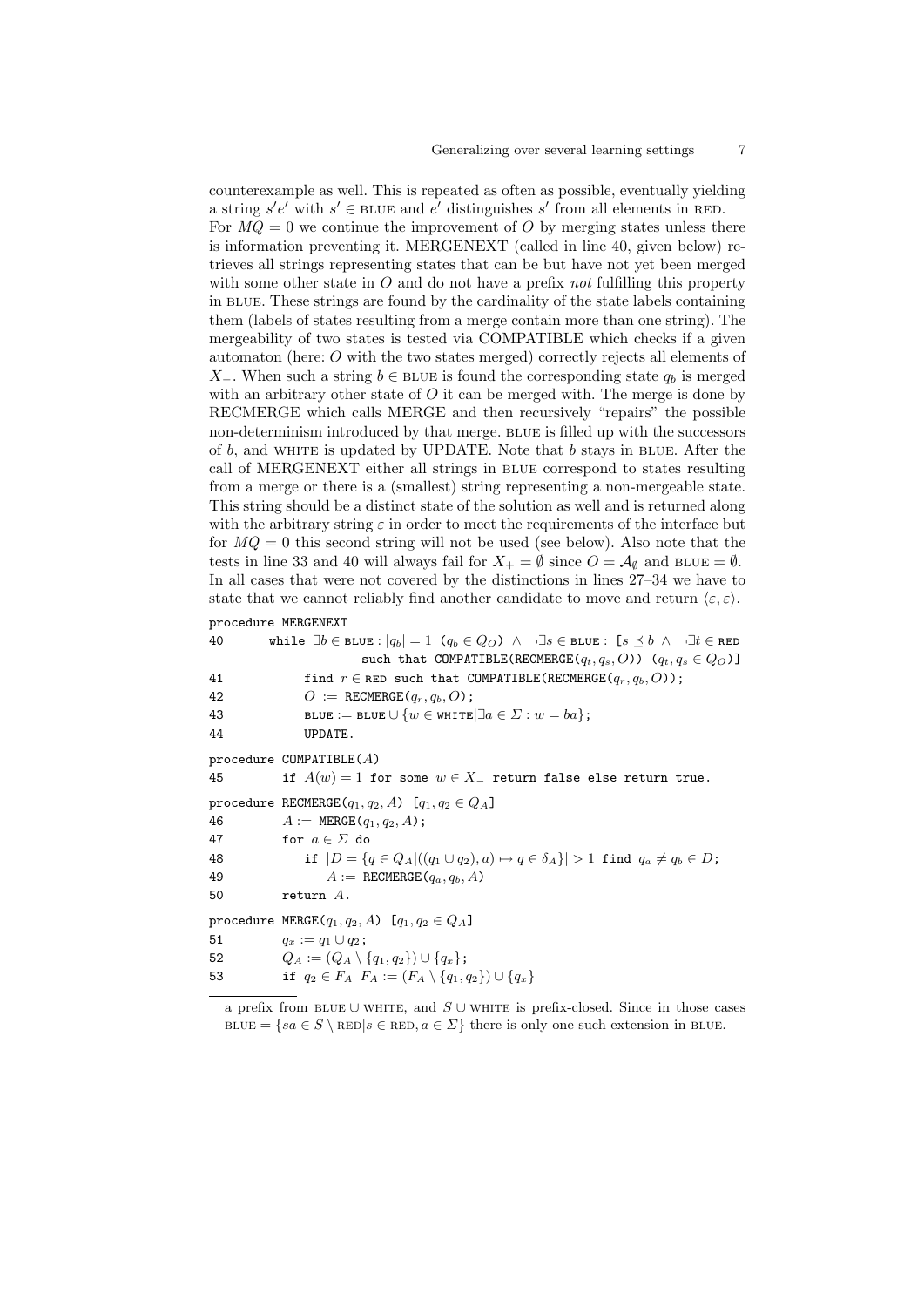```
54 if q_1 = q_A \, q_A := q_x55 \delta_A := (\delta_A \setminus (\{(q, a) \mapsto q_y | q \in Q_A, a \in \Sigma, y \in \{1, 2\}) \cup\{(q_y, a) \mapsto q | q \in Q_A, a \in \Sigma, y \in \{1, 2\}\}) ∪
                          \{(q, a) \mapsto q_x | (q, a) \mapsto q_y \in \delta, q \in Q_A, a \in \Sigma, y \in \{1, 2\}\}\ \cup\{(q_x, a) \mapsto q | (q_y, a) \mapsto q \in \delta, q \in Q_A, a \in \Sigma, y \in \{1, 2\}\};56 return A.
```
procedure MAKEOD $(\langle s, e \rangle)$ 

|    | $P = 0$                                                                                                  |
|----|----------------------------------------------------------------------------------------------------------|
| 57 | for $r \in$ RED do                                                                                       |
| 58 | if $\neg(s \lt > r)$                                                                                     |
| 59 | if MQ = 1 $E := E \cup \{e\}$                                                                            |
| 60 | else $c :=$ PREVENTMERGE( $q_r, q_s, O$ );                                                               |
| 61 | find $x \in \{y   \delta_O(q_\varepsilon, y) = q_r\} \cup \{s\}$ , $e_r \in \Sigma^*$ with $c = x e_r$ ; |
| 62 | $E := E \cup \{e_r\};$                                                                                   |
| 63 | $obs(r, e_r) := 1$ ; $obs(s, e_r) := 0$ .                                                                |
|    |                                                                                                          |

 $\frac{1}{\sqrt{2}}$  , and the contract of the contract of the contract of the contract of the contract of the contract of the contract of the contract of the contract of the contract of the contract of the contract of the contra

procedure PREVENTMERGE $(q_1, q_2, A)$  [ $q_1, q_2 \in Q_A$ ]

| 64 |  | $A := RECHERGE(q_1, q_2, A);$ |  |  |
|----|--|-------------------------------|--|--|
|----|--|-------------------------------|--|--|

65 return  $w \in X_-\,$  such that  $A(w) = 1$ .

MAKEOD is called if FINDNEXT has returned a pair  $\langle s, e \rangle$  with  $s \neq \varepsilon$  so that we know that  $s$  should be moved to RED as a distinct state of the target by CLOSURE. For  $MQ = 1$  there is only one RED element r that is not OD from s (as the RED elements are all pairwise OD, and all rows of  $S$  are complete), and the given e is a context distinguishing s and r, so we add e to E. For  $MQ = 0$  the row of s contains only ' $*$ 's and we have to make s OD from every RED element r "by hand": We find a counterexample  $c \in X_+$  that prevents the merge of  $q_r$  and  $q_s$  using PREVENTMERGE and a suffix  $e_r$  of c leading from  $q_r$  or  $q_s$  to a final state (note that  $X_-\neq \emptyset$  as in all other cases with  $MQ = 0$  FINDNEXT returns  $\langle \varepsilon, \varepsilon \rangle$ ). As c should not be accepted  $e_r$  is a context distinguishing s and r. We add  $e_r$  to E and fill the two corresponding cells of T with differing values – note that they do not have to be correct as they are only once compared in the next call of CLOSURE, and T will be updated completely just before termination.

procedure UPDATE

| 66 | WHITE $:=$ WHITE $\setminus$ BLUE;                                                                                      |
|----|-------------------------------------------------------------------------------------------------------------------------|
| 67 | if $MQ = 1 \vee$ white $= \emptyset$ $obs := \{(s, e) \mapsto O(se)   s \in \texttt{RED} \cup \texttt{BLUE}, e \in E\}$ |
| 68 | if IP = $(EQ, 1, \emptyset, \emptyset)$ white := BLUE $\cdot \Sigma$ .                                                  |

UPDATE clears the elements that were moved to blue out of white and fills in the cells of T in case we have a perfect membership oracle which for  $MQ = 1$ is true at any time and for  $MQ = 0$  when we have processed all the available information, provided that it was sufficient. For the cases with empty samples but  $MQ = 1$  we have to fill up WHITE with all one-symbol extensions of BLUE (which has the effect that in these cases the output automaton will be total).

 $\overline{\phantom{a}}$  , and the contract of the contract of the contract of the contract of the contract of the contract of the contract of the contract of the contract of the contract of the contract of the contract of the contrac GENMODEL is intended as a generalization of existing and conceivable algorithms for those settings where one-shot inference is possible in polynomially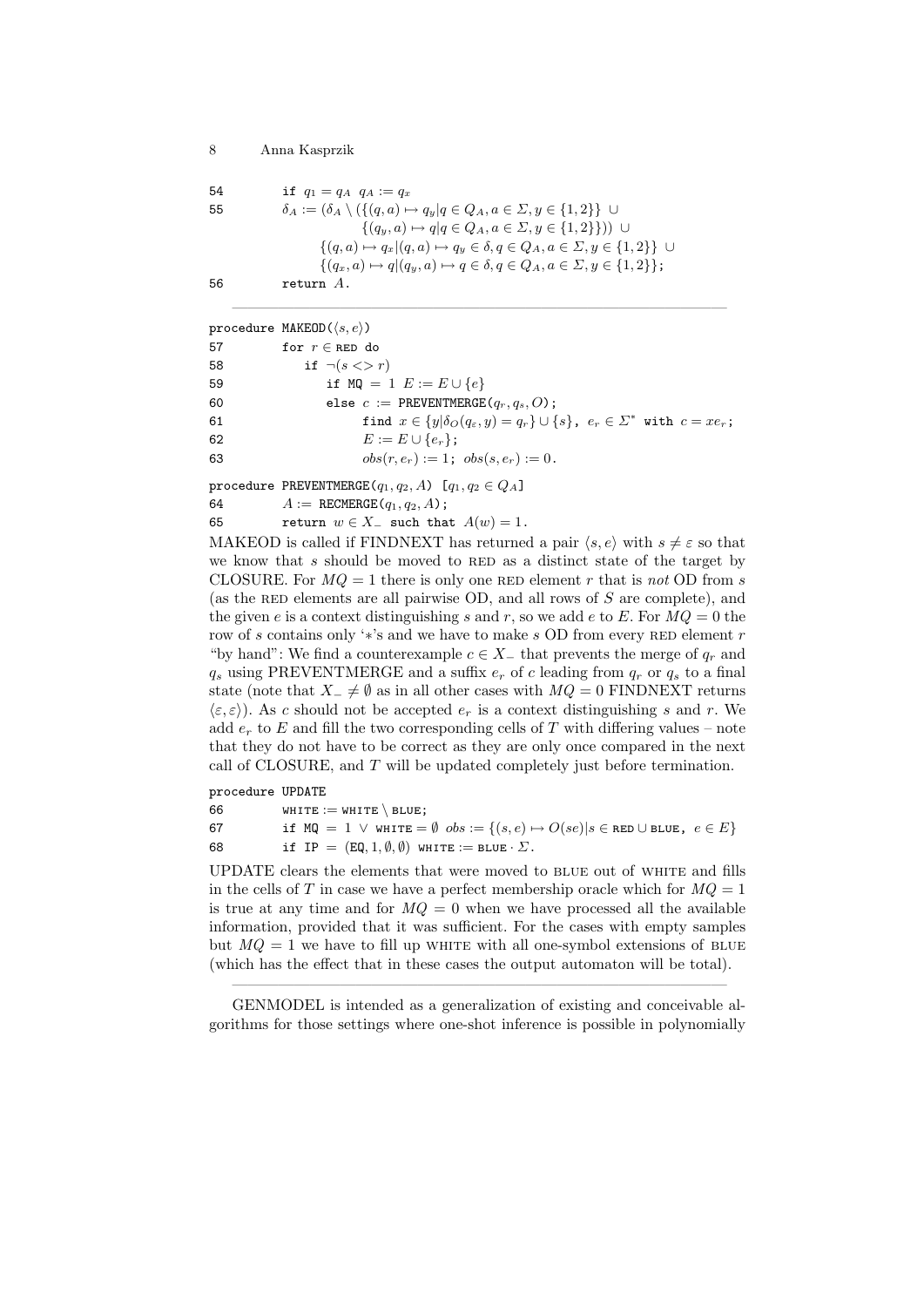many steps from the given information sources under consideration, which also implies that it is deterministic and does not guess or backtrack. However, we have taken care to make it behave in a way that can be intuitively called appropriate for cases where (polynomial) one-shot inference is not possible as well.

We call an information source *non-void* for queries if  $MQ = 1/EQ = 1$ , for a positive sample if it is representative, and for a negative sample if it is separative.

Theorem 1. a. Let L be the regular target language. GENMODEL terminates for any input after at most  $2I_L - 1$  main loop executions and returns a DFA.

b. For any input including at least two non-void information sources except for  $\langle 1, 0, X_+, X_-\rangle$  with  $X_+$  or  $X_-$  void the output is a minimal DFA for L.

**Proof.** We will discuss each constellation individually (in more or less detail). The cases where only brief explanations are given can be easily verified by going through the algorithm step by step observing the relevant case distinctions.

- $\langle 0, 0, \emptyset, \emptyset \rangle$ : Returns  $\mathcal{A}_{\emptyset}$  after one execution (T is closed, FINDNEXT =  $\langle \varepsilon, \varepsilon \rangle$ ).
- $(0, 1, \emptyset, \emptyset)$ : Terminates as soon as T is closed as FINDNEXT =  $\langle \varepsilon, \varepsilon \rangle$ . T is closed after at most two executions, and  $A_T$  can have at most two states.
- $\langle 1, 0, \emptyset, \emptyset \rangle$ : Returns  $\mathcal{A}_{\emptyset}$  after one execution see  $\langle 0, 0, \emptyset, \emptyset \rangle$ .
- $\langle 0, 0, X_+, \emptyset \rangle$ : Returns  $\mathcal{A}_{\Sigma^*}$  after one execution given that every  $a \in \Sigma$  figures in  $X_+$  (T is closed, FINDNEXT merges all states of O so that WHITE =  $\emptyset$ ).  $- \langle 0, 0, \emptyset, X_{-} \rangle$ : Returns  $\mathcal{A}_{\emptyset}$  after one execution – see  $\langle 0, 0, \emptyset, \emptyset \rangle$ .

Of course for  $MQ = 1$  or  $EQ = 1$  a learner can continue querying possible strings or DFAs in any order, but as polynomial identification is not guaranteed  $[2,3]$ the behaviour of FINDNEXT is supposed to represent "reasonable resignation". For the other three cases listed above the output seems rather intuitive as well.

- $\langle 1, 1, \emptyset, \emptyset \rangle$ : We emulate the well-known algorithm  $L^*$  [4] except that instead of adding the prefixes of a counterexample to  $S$  we add a single suffix to  $E$ , which however does not affect the correctness of the algorithm (see Appendix A.2). This version needs  $O(I_L)$  EQs and  $O(I_L^2 \cdot |\Sigma| + I_L \cdot n)$  MQs where n is the length of the longest counterexample (for details see Appendix A.3).
- $\langle 0, 1, X_+, \emptyset \rangle$ : Pref $(X_+)$  is processed incrementally in the manner of  $L^*$ , but we rely on a lemma proven for the algorithm in [7] to compute distinctions (see Appendix A.1). This constellation needs  $O(n_+^2 + n_+ \cdot I_L)$  MQs where  $n_+$  is the sum of the lengths of all strings in  $X_+$  (see Appendix A.3).
- $\langle 0, 0, X_+, X_- \rangle$ : We emulate the algorithm RPNI [8, 9] and in addition record our progress in a table. The overall complexity amounts to  $O(n_+^3 \cdot n_-)$  steps where  $n_$  is the sum of the lengths of all strings in  $X_$  (see Appendix A.3).

The next three cases are of interest because to our knowledge there are no such well-studied algorithms for these settings as in the three cases listed above.

 $\langle 0, 1, ∅, X_-\rangle$ : See  $\langle 0, 1, X_+, ∅ \rangle$ . We build a positive sample (line 13, see above) which however may be exponential in size with respect to  $|X_-\|$  so that the number of MQs is not polynomial with respect to the size of the given data.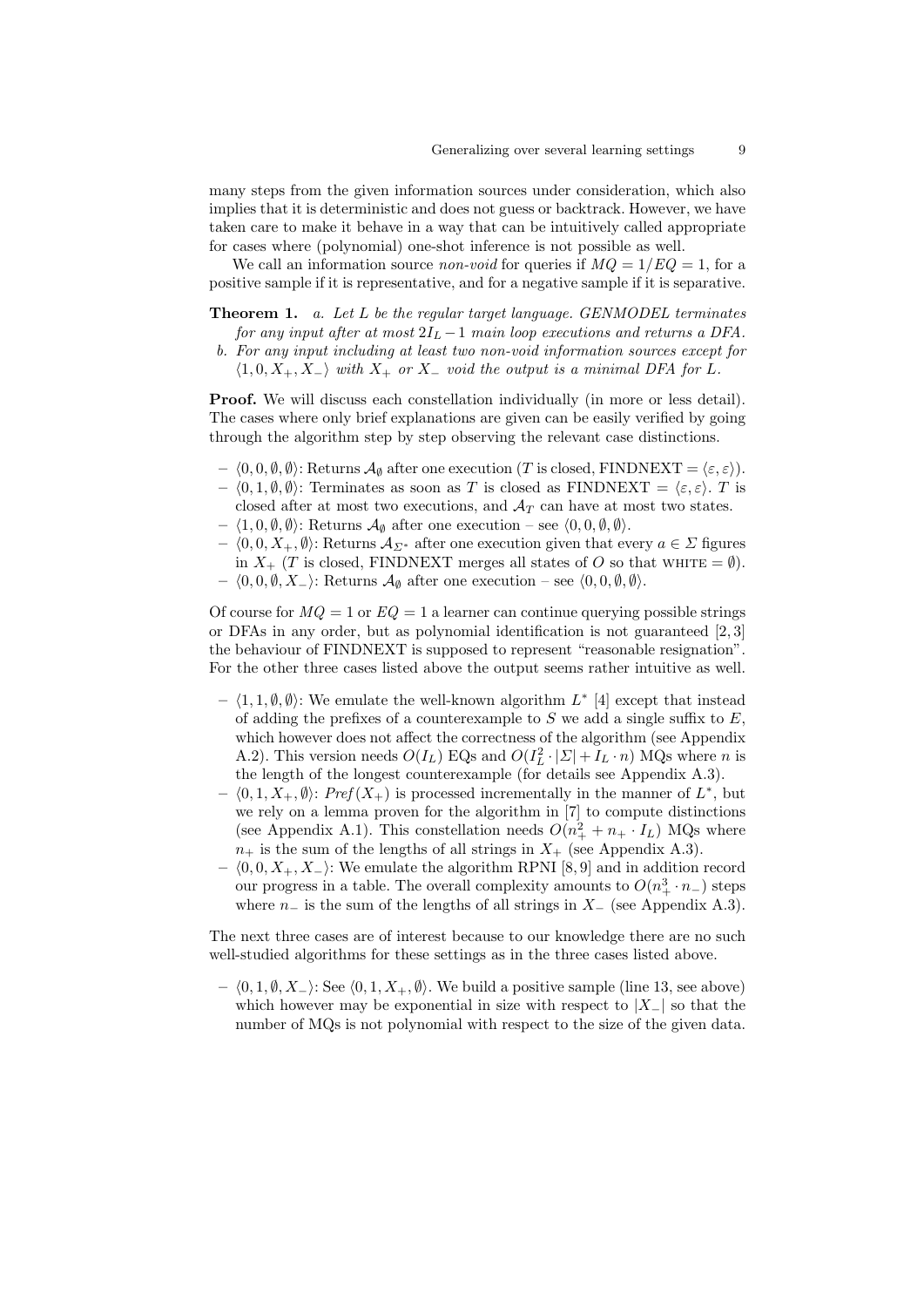- $\langle 1, 0, X_+, \emptyset \rangle$ : See  $\langle 0, 0, X_+, \emptyset \rangle$ . Let us suppose we wanted to handle this case in a similar way as the previous four: We would have to test the mergeability of states in O via EQs. If  $X_+$  is representative a positive counterexample reveals the existence of states that should be merged, and a negative one of states that should not have been. When we query the result of a merge (even without repairing non-determinism by further merges) and receive a positive counterexample we could either repeat the same EQ and wait for a negative one but the number of positive ones may be infinite. Or we could query the next merge but when (if!) we eventually get a negative counterexample we do not know which of the previous merges was illegitimate. So this method is not less complex than ignoring all counterexamples and simply asking an EQ for the result of every possible set of merges in  $O$ , of which there are exponentially many. Therefore, since we cannot proceed as in the cases where inference is possible with a polynomial number of steps or queries this case is eclipsed from GENMODEL by the corresponding case distinctions.
- $\langle 1, 0, \emptyset, X_{-}\rangle$ : This case is equally problematic to include in the present framework. First, observe that if  $X_$  is separative negative counterexamples do not contribute additional information, and their number may be infinite at any step. Second, the set of positive counterexamples obtained so far may not be representative so that we cannot reliably detect an illegitimate merge because there may be final states of the solution that are not even represented in the current version of  $O$  such that the compatibility check is too weak. If we make the merge we might have to undo it on the reception of another positive counterexample, which is a situation we want to avoid. This case is therefore eclipsed from GENMODEL by case distinctions as well.

Input containing more than two non-empty sources is treated by choosing one of the options above where the solution for MQs and EQs is preferred over the one for MQs and a positive sample as a result from the integrated case distinctions.

Note that for  $L = \emptyset$  any representative sample must be empty, and a separative sample for a DFA with just one state can be empty as well. It is easy to verify that in those cases GENMODEL also returns the correct solution.

Theorem 1b: As long as the termination criterion is not met, in each loop execution either a BLUE element is moved to RED by CLOSURE or NEXTDIST adds contexts distinguishing a BLUE element from all RED ones so that it is moved to RED in the next execution. This can be seen from the discussion of the individual procedures above (also see the proofs of the emulated algorithms in [4, 7, 9]). Consequently, GENMODEL terminates after at most  $2I_L - 1$  loop executions, and each string in RED represents a different equivalence class under  $\equiv_L$ . Due to the pairwise difference of the RED elements and the completeness of the table T is strongly consistent and  $A_T$  deterministic. Since RED ∪ BLUE =  $Pref(X_+)$  if we have or build a representative sample  $X_+$  and BLUE = RED  $\cdot \Sigma$ in the other cases no transition is missing and  $\mathcal{A}_T$  is a minimal DFA for L.  $\Box$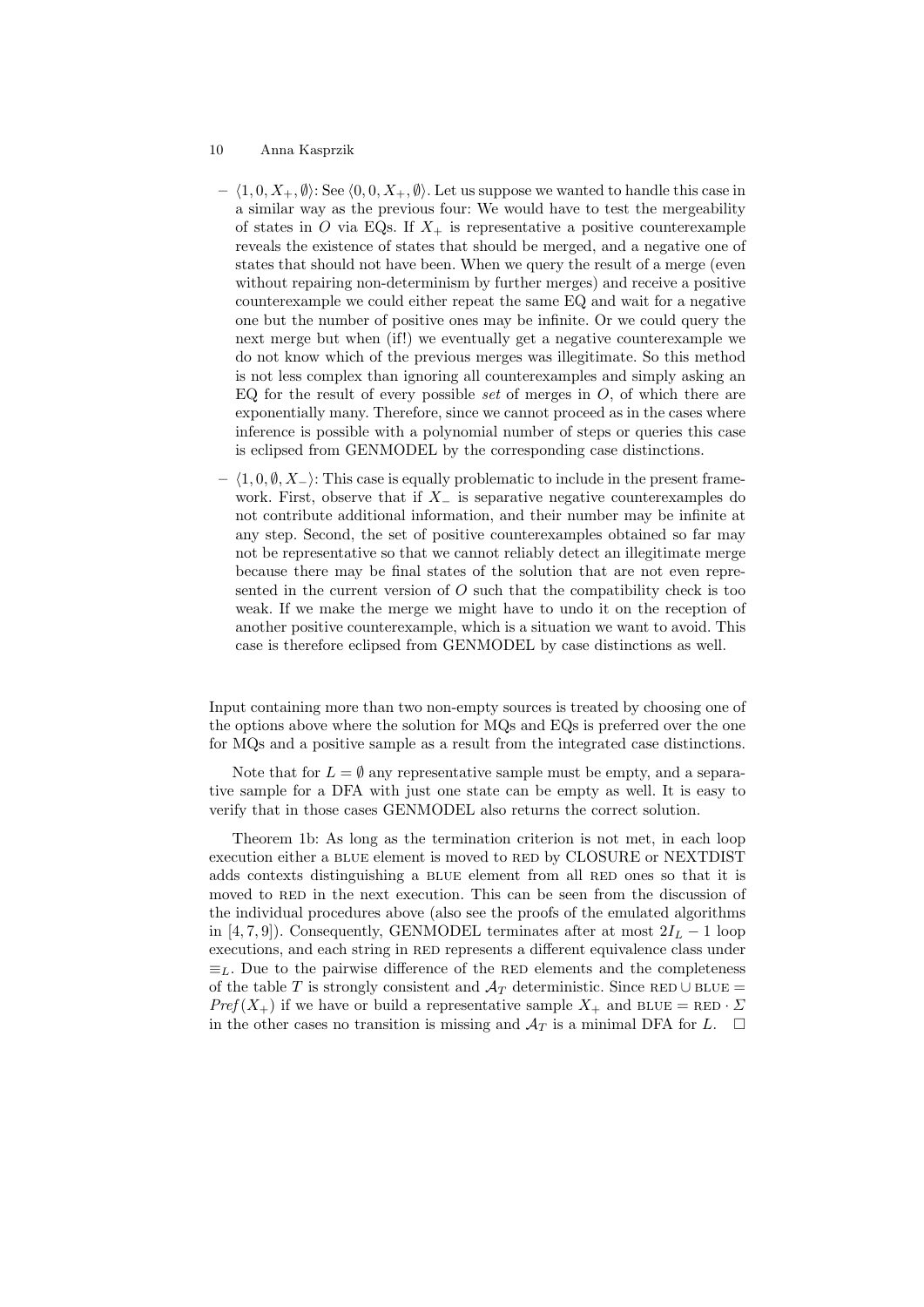## 4 Conclusion

GENMODEL represents a generalized learner starting out with a single equivalence class under the Myhill-Nerode relation which is then split up according to the obtainable information (sometimes referred to as a specializing algorithm). The process is executed and documented using an observation table which is built incrementally.<sup>2</sup> We have aimed to design GENMODEL as modular as possible as an inventory of the essential procedures in existing and conceivable polynomial one-shot regular inference algorithms of the considered kind. This may help to give clearer explanations for the interchangeability of information sources (see for example [15, 16]). Practically, an extended GENMODEL (see below) could be used as a template from which individual algorithms for hitherto unstudied scenarios can be instantiated (however, in concrete implementations one might prefer to minimize complexity by making more case distinctions, whereas we have taken care to minimize case distinctions in order to be as universal as possible).

GENMODEL offers itself to be extended in several directions. We could try to generalize over the type of objects: An adaptation to trees suggests itself as many of the integrated algorithms have been adapted to (multi-dimensional) trees already [5, 7, 17, 18], a main challenge probably being complexity. Further possibilities are graphs, matrices, and infinite strings. Then there are other kinds of sources of essential information for the computation of distinctions which might be integratable here, such as correction queries [19], active exploration [20], distinguishing functions [21], and many more. The third direction concerns an extension of the learned language class beyond regularity (for example by using strategies as in [22] for even linear languages, or [23] for languages recognized by DFA with infinite transition graphs) and even beyond context-freeness [22, 24]. The development of GENMODEL may be of use in the concretization of an even more general model of learning in the sense of polynomial one-shot inference as considered here – also see the very interesting current work of Clark  $[25, 26]$ .

# References

- 1. Gold, E.: Language identification in the limit. Inf. & Contr. 10(5) (1967) 447–474
- 2. Angluin, D.: Queries and concept learning. Mach. L. 2 (1988) 319–342
- 3. Angluin, D.: Negative results for equivalence queries. Mach. L. 5 (1990) 121–150 4. Angluin, D.: Learning regular sets from queries and counterexamples. Information
- and Computation 75(2) (1987) 87–106 5. Drewes, F., Högberg, J.: Learning a regular tree language from a teacher. In: DLT.
- (2003) 279–291

 $2$  We have chosen observation tables as a sufficiently abstract, intuitive, and versatile concept: From a completed table we can derive a DFA, but also other descriptions like an NFA (see [11]), or a grammar. For a survey of similar representations see [12]. Note that GENMODEL recasts some existing algorithms (RPNI and the one in [6]) in an incremental form in connection with a table. However, see [13] for an incremental RPNI, and [14] for learning from a stream of labeled examples and MQs.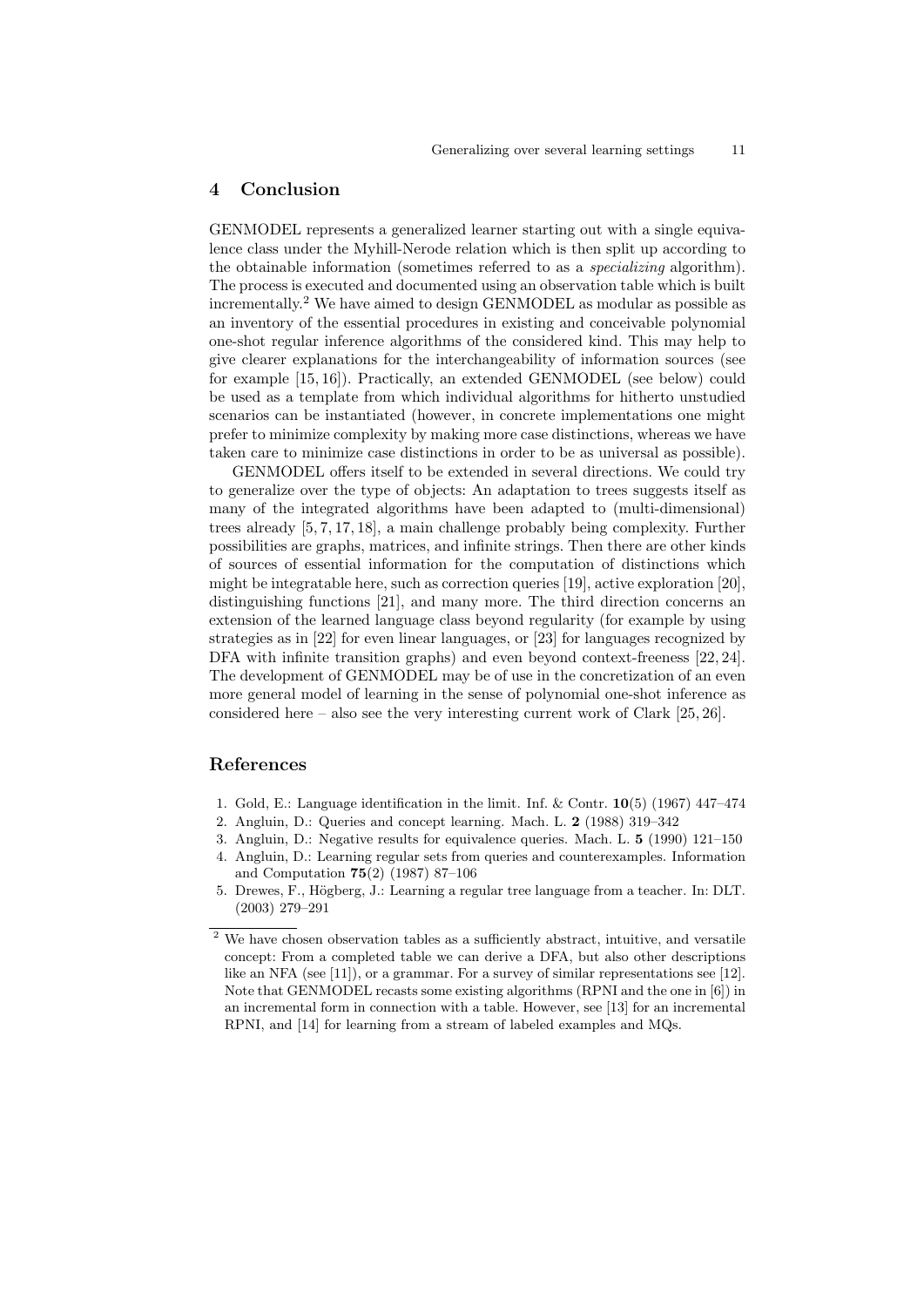- 12 Anna Kasprzik
- 6. Angluin, D.: A note on the number of queries needed to identify regular languages. Inf. & Contr. 51 (1981) 76–87
- 7. Besombes, J., Marion, J.Y.: Learning tree languages from positive examples and membership queries. In: ALT 2003. (2004) 440–453
- 8. Oncina, J., Garcia, P.: Identifying regular languages in polynomial time. In Bunke, H., ed.: Advances in Structural and Syntactic Pattern Recognition. Volume 5 of Machine Perception and Artificial Intelligence. World Scientific (2002) 99–108
- 9. de la Higuera, C.: Grammatical Inference: Learning Automata and Grammars. Cambridge University Press (2010)
- 10. Hopcroft, J., Ullmann, J.: Introduction to Automata Theory, Languages, and Computation. Addison-Wesley Longman (1990)
- 11. Kasprzik, A.: Learning residual finite-state automata using observation tables. Technical report, University of Trier (2009)
- 12. Balcázar, J., Díaz, J., Gavaldà, R., Watanabe, O.: Algorithms for learning finite automata from queries: A unified view. In: Advances in Algorithms, Languages, and Complexity. (1997) 53–72
- 13. Dupont, P.: Incremental regular inference. In: ICGI. (1996) 222–237
- 14. Parekh, R., Nichitiu, C., Honavar, V.: A polynomial time incremental algorithm for learning DFA. In: ICGI. (1998) 37–49
- 15. Parekh, R., Honavar, V.: On the relationship between models for learning in helpful environments. In: ICGI. (2000) 207–220
- 16. Jain, S., Kinber, E.: Learning languages from positive data and a finite number of queries. Information and Computation 204(1) (2006) 123–175
- 17. Oncina, J., Garcia, P.: Inference of recognizable tree sets. Technical report, DSIC II/47/93, Universidad de Valencia (1993)
- 18. Kasprzik, A.: A learning algorithm for multi-dimensional trees, or: Learning beyond context-freeness. In: ICGI. (2008) 111–124
- 19. Tîrnăucă, C.: A note on the relationship between different types of correction queries. In: ICGI. (2008) 213–223
- 20. Pitt, L.: Inductive inference, DFAs, and computational complexity. In: AII. (1989)
- 21. Fernau, H.: Identification of function distinguishable languages. Theoretical Computer Science 290(3) (2003) 1679–1711
- 22. Fernau, H.: Even linear simple matrix languages: Formal language properties and grammatical inference. Theoretical Computer Science 289(1) (2002) 425–456
- 23. Berman, P., Roos, R.: Learning one-counter languages in polynomial time. In: SFCS. (1987) 61–67
- 24. Yoshinaka, R.: Learning mildly context-sensitive languages with multidimensional substitutability from positive data. In: ALT. (2009) 278–292
- 25. Clark, A.: A learnable representation for syntax using residuated lattices. In: Formal Grammar. (2009)
- 26. Clark, A.: Three learnable models for the description of language. (LATA 2010)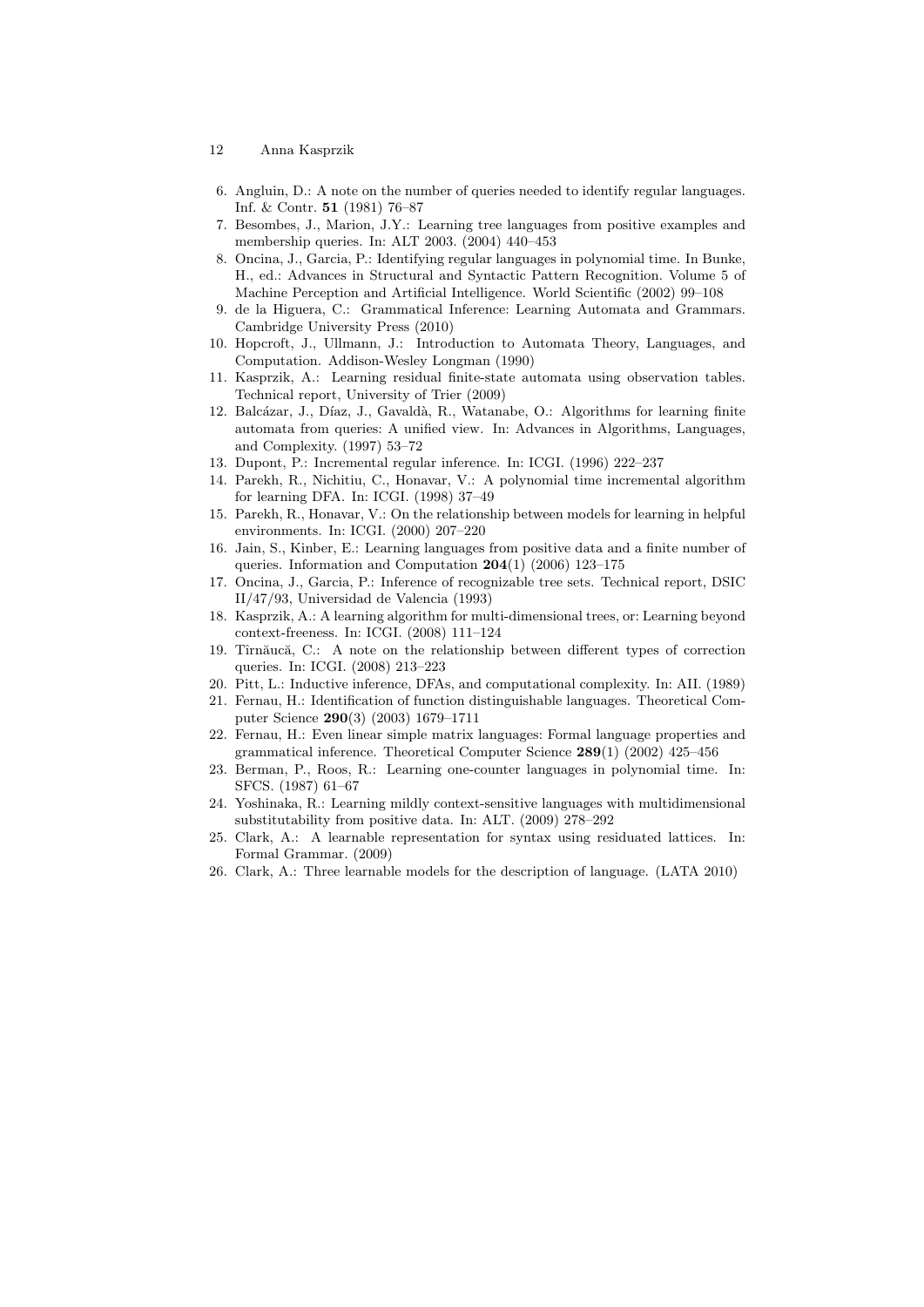# A Appendix

### A.1  $T_{ext}$  contains a counterexample for  $A_T$

**Lemma 1.** Let  $T = \langle S, E, obs \rangle$  and  $X_+$  representative. As long as WHITE  $\neq \emptyset$  $T_{ext} = \langle S \cup \text{WHTE}, E \cup Suff(X_+), obs_{ext} \rangle$  contains a counterexample for  $\mathcal{A}_T$ .

*Proof:* Either  $T_{ext}$  has  $I_L - 1$  distinct rows and represents the solution so that as T cannot contain  $I_L - 1$  distinct rows yet there must be at least one string  $s_0 \in$  white that is OD from all RED elements. We distinguish two cases:

- $-\mathcal{A}_T(s_0) \in \{0,1\}$ : As  $s_0$  is OD from all RED elements there must be  $e_0 \in$  $E \cup Suff(X_+)$  distinguishing  $s_0$  from the state assigned to  $s_0$  by  $\mathcal{A}_T$ .
- $-\mathcal{A}_T(s_0) = *$  (and consequently  $\mathcal{A}_T(s_0e_0) = *)$ : Since  $s_0 \in Pref(X_+)$  we can find  $e_0 \in Suff(X_+)$  such that  $s_0e_0 \in X_+$  (and consequently  $O(s_0e_0) = 1$ ).

In both cases  $s_0e_0$  is a counterexample for  $\mathcal{A}_T$  (as defined in line 29 – note that we need the second condition because O is total and  $A_T$  generally is not). If  $T_{ext}$  does not represent the solution we use the fact that  $T_{ext}$  contains the entire information provided by  $X_+$  and corresponds to a table built by an algorithm learning from MQs and positive data described in [7] (adapted to strings by conceiving them as non-branching trees), and that consequently the lemmata applying to this table can be applied to  $T_{ext}$  as well: By contraposition of Lemma 4 in [7] (stating that as soon as the table is consistent it represents the solution)  $T_{ext}$  has an inconsistency involving  $s_1, s_2 \in Pref(X_+), a \in \Sigma$  such that  $\neg(s_1 \Leftrightarrow$ s<sub>2</sub>) but  $s_1a \ll s_2a$ . As T is closed, either  $s_1a \in$  WHITE or  $s_2a \in$  WHITE and can be taken as  $s_0$ . As  $s_1a \ll s_2a$  there must be  $e_0 \in E \cup Suff(X_+)$  separating  $s_1a$  from  $s_2a$ , and either  $s_1ae_0$  or  $s_2ae_0$  is a counterexample for  $\mathcal{A}_{T_{ext}}$  because  $\neg(s_1 \ll s_2)$  in  $T_{ext}$  although  $O(s_1 a e_0) \neq O(s_2 a e_0)$ . As  $T_{ext}$  contains at least as much information as T any counterexample for  $\mathcal{A}_{T_{ext}}$  is one for  $\mathcal{A}_T$  as well.  $\Box$ 

#### A.2 Equivalence of four ways to use a counterexample for  $MQ = 1$

**Lemma 2.** Let T be an observation table,  $MQ = 1$ , and c a counterexample for  $\mathcal{A}_T$ . These methods all lead to the existence of one more distinct row in RED:

- (a) Add Pref(c) to RED.
- (b1) Add Suff(c) to  $E$ .
- (b2) Find  $s \in$  BLUE,  $e \in \Sigma^+$  with  $c = s e$  and add Suff(e) to E.
- (c) (Procedure MINIMIZE) Find  $s \in$  BLUE,  $e \in \Sigma^+$  with  $c = se$ . If there is  $r \in \text{RED with } \neg(r \ll p s)$  and re is a counterexample for  $A_T$  as well, replace s by r. Repeat this for the resulting string until no such r can be found. Let the result be s'e' with  $s' \in$  BLUE and  $e' \in \Sigma^+$ . Add  $e'$  to E.

*Proof.* (a): Either such a row is created directly if  $E$  already contains a suitable separating context, or T becomes inconsistent. To see the latter, assume that no element of  $Pref(c)$  is OD from every RED element. Note that in GENMODEL this occurs for  $EQ = 1$  only since when we use a positive sample c is constructed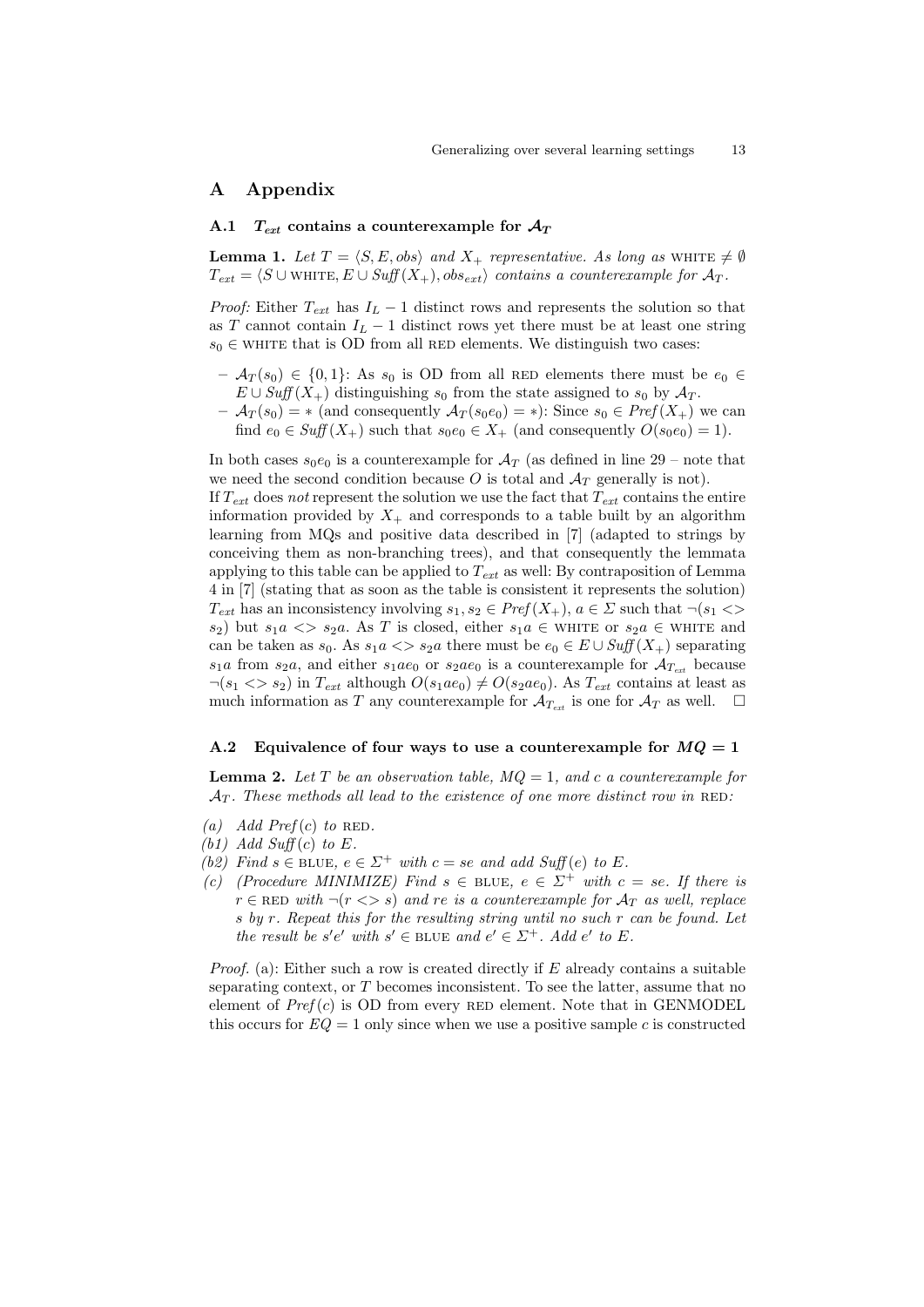with a prefix  $s_0$  that is OD from all RED elements. We may also assume that  $\mathcal{A}_T(c) \in \{0,1\}$  since  $\mathcal{A}_T$  is total for  $EQ = 1$ . As the automaton derived from the new table containing  $Pref(c)$  can obviously assign a different state to c than  $A_T$ although no new distinct row representing a separate state has been created this automaton must be non-deterministic, and the table inconsistent. A consistency check (which is necessary with this method) would correct that in the following loop execution by adding a context distinguishing two RED elements that have not been OD before, thus creating another distinct row (also see [4]).

(c): As T is closed  $s' \in$  BLUE has a match  $r' \in$  RED but  $s'e'$  is a counterexample whereas  $r'e'$  is not. Consequently s' and r' should represent distinct states such that  $e'$  leads to a final state from one of them but there is no such final state for the other. Obviously  $s'$  and  $r'$  will be distinguished by adding  $e'$  to  $E$ . (b1)/(b2): Consider (c) and the fact that  $e' \in Suff(e) \subseteq Suff(c)$ .

Method (b1) was proposed in a footnote in Maler&Pnueli (1995).<sup>3</sup> Note that adding  $Suff(c)$  finds all distinguishing suffixes of c, which may save some EQs but may also lead to redundant columns and thus unnecessary MQs. Method (c) is a combination of  $(b1)/(b2)$  and a method from a version of  $L^*$  for trees [5].

Remark: With  $(b2)$  and  $(c)$  E may not be suffix-closed anymore, which however is a not an essential property for the extraction of an automaton from an observation table. The fact that  $E$  fulfils it both in [4] and [7] is just a by-product of the way how those two algorithms compute distinguishing contexts.

#### A.3 Complexity of GENMODEL for different input constellations

 $- \langle 1, 1, \emptyset, \emptyset \rangle$ : The number of EQs needed is  $O(I_L)$  because in a worst case every counterexample obtained via an EQ reveals just one more distinct state. The number of necessary MQs is  $O(I_L^2 \cdot |\Sigma| + I_L \cdot |c_0|)$  with  $|c_0|$  the length of the longest counterexample  $c_0$  because (a) RED and E contain at most  $I_L$ elements each and BLUE contains at most  $I_L \cdot |\Sigma|$  elements, so that  $O((I_L +$  $I_L \cdot |\Sigma| \cdot I_L$  =  $O(I_L^2 \cdot |\Sigma|)$  MQs are needed to fill the cells of T, and (b) as MINIMIZE needs  $\overline{O}(|c|)$  MQs for a counterexample c because it may have to check every prefix of  $c$  for substitutability by a RED element, processing  $O(I_L)$  counterexamples takes another  $O(I_L \cdot |c_0|)$  MQs in addition. Note that MINIMIZE significantly improves the MQ complexity with respect

to the original  $L^*$  (see Subsection A.2 above, and also [12]).

 $- \langle 0, 1, X_+, \emptyset \rangle$ :  $|Pref(X_+)|$   $(|Suff(X_+)|)$  equals the sum  $n_+$  of the lengths of all strings in  $X_+$  if no two strings in  $X_+$  have a common prefix (suffix)  $\neq \varepsilon$ .  $T_{ext}$  has  $|Pref(X_+)|$  rows and  $|Suff(X_+)| + O(I_L)$  columns, i.e.,  $O(n_+ \cdot (n_+ \cdot$  $I_L$ )) =  $O(n_+^2 + n_+ \cdot I_L)$  cells to be filled via MQs. Note that as we rely on the representativity of  $X_+$  the final table has  $|Pref(X_+)|$  rows as well. The length of the longest counterexample  $c_0$  the algorithm can construct is

 $O(I_L \cdot m)$  where m is the length of the longest string in  $X_+$ : We add at most  $I_L$ contexts, and every context can be  $m$  symbols longer than the previous one,

<sup>3</sup> Maler, O., Pnueli, A.: On the learnability of infinitary regular sets. Information and Computation 118(2), pp. 316–326 (1995)